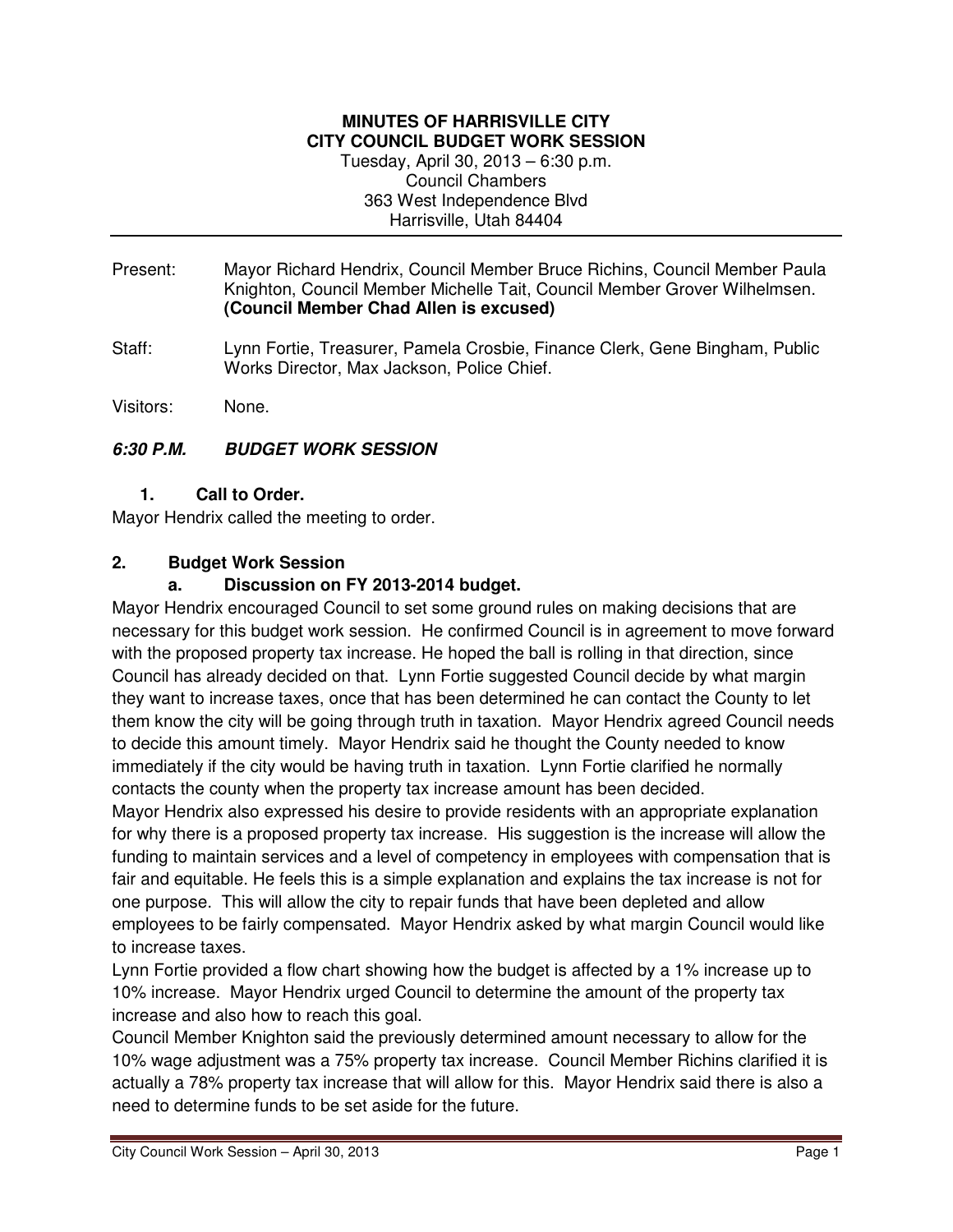Council Member Knighton pointed out resident's will be upset whether the increase is 3%, 5%, 78%, or 100%, she agrees with Council Member Richins suggestion to raise property taxes by 100%. Council Member Wilhelmsen agreed. Council Member Knighton mentioned Council Member Tait's support with the 100% increase at the last budget session.

Council Member Knighton said she recognizes this is a difficult decision for Council to make; one they do not treat lightly. Mayor Hendrix agreed. Based on the discussions they have had over the course of the past several budget sessions, this has been difficult, but needs to be done. His hope is that this will not have to be done again. That increased changes in the economy might help in the future. Council Member Richins pointed out they didn't follow through with the property tax increase last year. Mayor Hendrix expressed his desire to not have to increase taxes again in the near future. Council Member Wilhelmsen reminded Council they tried the options last year to cut back the budget, and this is one of the lessons they learned last year, that is not an option again.

Mayor Hendrix stated that Council seems to all be in agreement with the 10% wage increase. He reminded Council this is an average to be distributed according to merit, based on performance. If an employee is given a lesser amount it will need to be justified by documentation, and conversely is if an employee receives more, it will need to be documented and justified. He pointed out, regardless of what Council does or says, because public employee's salaries are transparent, everyone knows what each employee will make. Documentation will provide the answers for questions that may arise.

Council Member Knighton asked how the 401K contribution is affecting the proposed numbers. Mayor Hendrix said the proposed numbers include the 3% 401K contribution but suggested eliminating the 401K contribution entirely. He suggested another option would be using this money for an employee incentive.

Mayor and Council discussed the sick leave benefit. Mayor Hendrix explained sick leave is accrued each pay period. He feels 960 hours as the accumulation total is large. He said current policy allows for retiring employees to cash out 25% of the sick leave total. He explained Pam Crosbie recently received information from other cities that have significantly less caps on their sick leave policies. Council Member Knighton inquired what the standard is for sick leave. Pam Crosbie responded, for example, Morgan City sick leave caps out at 240 hours. Mayor and Council requested more numbers be collected for comparison for sick leave accumulation totals. Max Jackson stated he thought Weber County sick leave accumulation totals are at around 1200 hours. Council Member Wilhelmsen urged Council to consider this benefit carefully as this can help supplement retiring employees with the rising cost of health care. There is a policy in place which allows employees the option of cashing out a percentage or using hours to help supplement health care costs. Mayor and Council discussed how employee incentives help with productivity; keeping employees at work, but also offer a benefit for retiring employees.

Council Member Knighton inquired about the accrual of sick leave, not the cap but how quickly employees accrue sick leave. This is a set rate for each employee but varies depending on the salary of each employee. Max Jackson pointed out no employee has ever abused the sick leave policy, to his knowledge. Council Member Knighton asked about the short term disability policy. Pam Crosbie responded there is not a short term disability policy, because of the 960 sick leave hours allowed, but there is a long term policy. An employee must be out three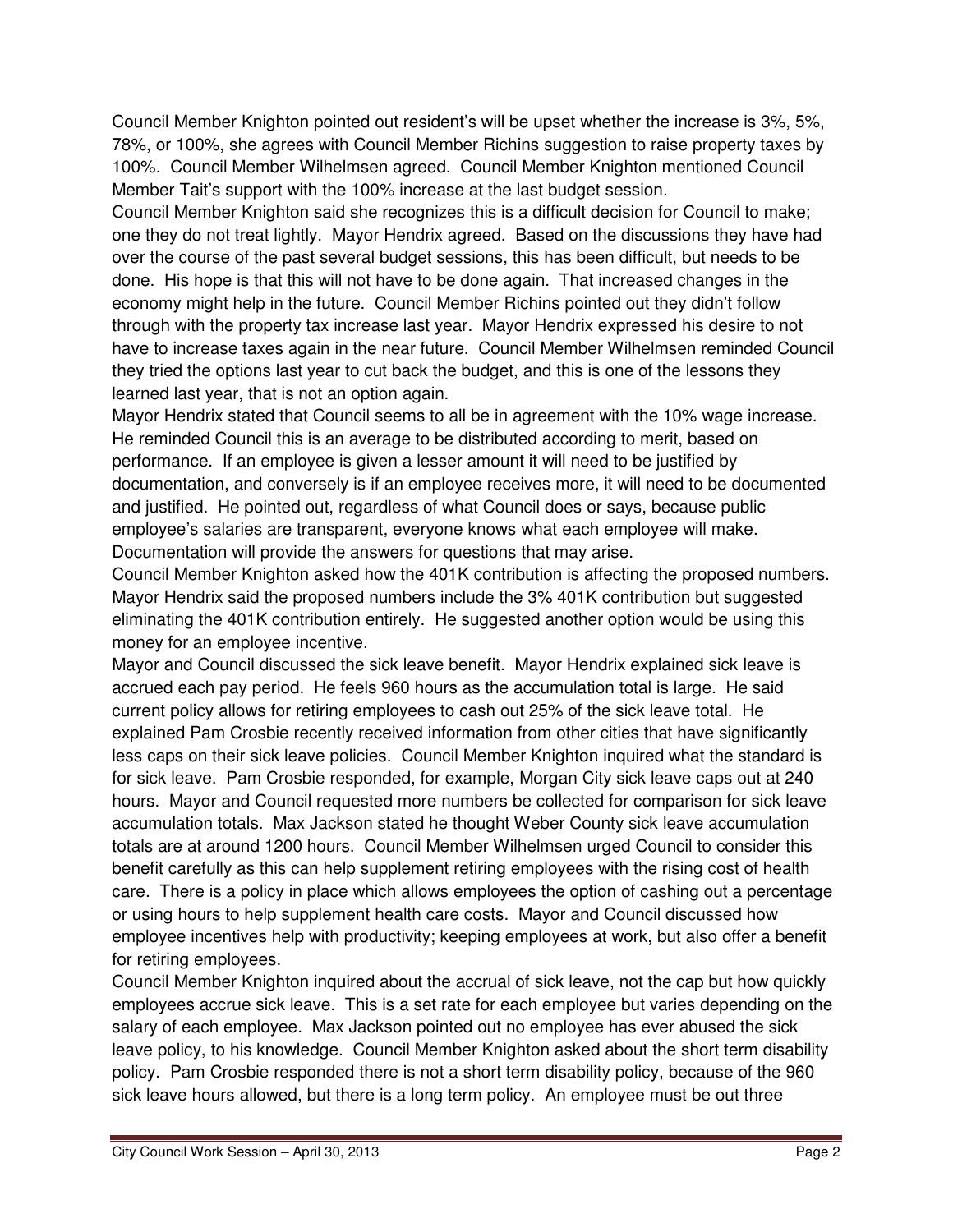months before they become eligible for long term disability. Gene Bingham asked how sick leave affects the budget; inquiring if money has to be available each budget session for sick leave. This money is not included in the fiscal budget. If an employee retires, they can elect to cash out 25% of the sick leave hours for money, or use 80 hours of sick leave towards monthly premiums for cobra coverage. Mayor Hendrix suggested Council continue discussion on this item at a later meeting.

Mayor and council discussed whether to keep the 401k or to do away with this contribution. They discussed a previous option to have an employee match contribution mandated. Mayor Hendrix mentioned 3% is built into this scenario which covers the 100% match up to 2% contribution, or a 50% match up to 4% contribution. Council Member Wilhelmsen asked if this is a good incentive for employees. Max Jackson said in his opinion the 401K contribution, particularly when it was up to 6%, has been a selling point to employees in the past. He said this has eroded over time and is not much of an incentive now. Council Member Knighton asked for exact dollar amounts these contributions are costing the city. Lynn Fortie said it's about \$7,000 per each percentage point for all employees. Completely eliminating this would be around \$21,000 savings.

Council Member Richins said in his opinion he'd like to maintain a 401K contribution but he suggested requiring the match. Council Member Wilhelmsen asked how many employees are currently contributing. Pam Crosbie answered maybe 5 or 6 employees are contributing. Lynn Fortie said employees may not feel they have an incentive to contribute as it stands. Gene Bingham explained with the downturn in investments, individuals stopped contributing because they were losing money. Council Member Knighton said she would like to see the 401K maintained. Mayor Hendrix asked staff if this will be more difficult to manage with the mandatory contribution if employees opt to make changes frequently. Pam Crosbie said with the current computer program, they can only make changes once a month. Employees will not be able to begin or end contributions frequently. Mayor and Council agreed to leave the 401K with the matching contribution. The city will not contribute if the employee does not. With a wage adjustment employees should be able to make appropriate contributions.

Mayor and Council agreed to keep the 10% wage adjustment in the tentative budget, and move forward with a 100% property tax increase. Council Member Tait expressed her concern with being faced with this in the future and her desire not to have to address another increase. Council Member Wilhelmsen asked if there are any other incentives to offer employees to stay. Mayor Hendrix mentioned the Christmas bonus. Mayor Hendrix asked staff how much bonus is included in the tentative budget. Lynn Fortie responded the bonus was set back to the original amount of \$350, and mentioned this was cut to half for last year's budget. Mayor Hendrix proposed changing the Christmas bonus to a sick leave bonus, if employees go the entire year without using any sick leave, they will receive a bonus. Mayor and Council discussed various options of offering the Christmas bonus as an incentive, such as maintaining 75 or more hours of sick leave, whether the bonus would be pro-rated with regard to how much sick leave an employee has. Council Member Knighton said she would like to check on the sick leave cap. Mayor Hendrix mentioned this has been another incentive for employees, at one time sick leave was allowed to pay for health insurance. Mayor Hendrix suggested waiting another year to address the sick leave issue. Lynn Fortie said the city budget does not include anything for sick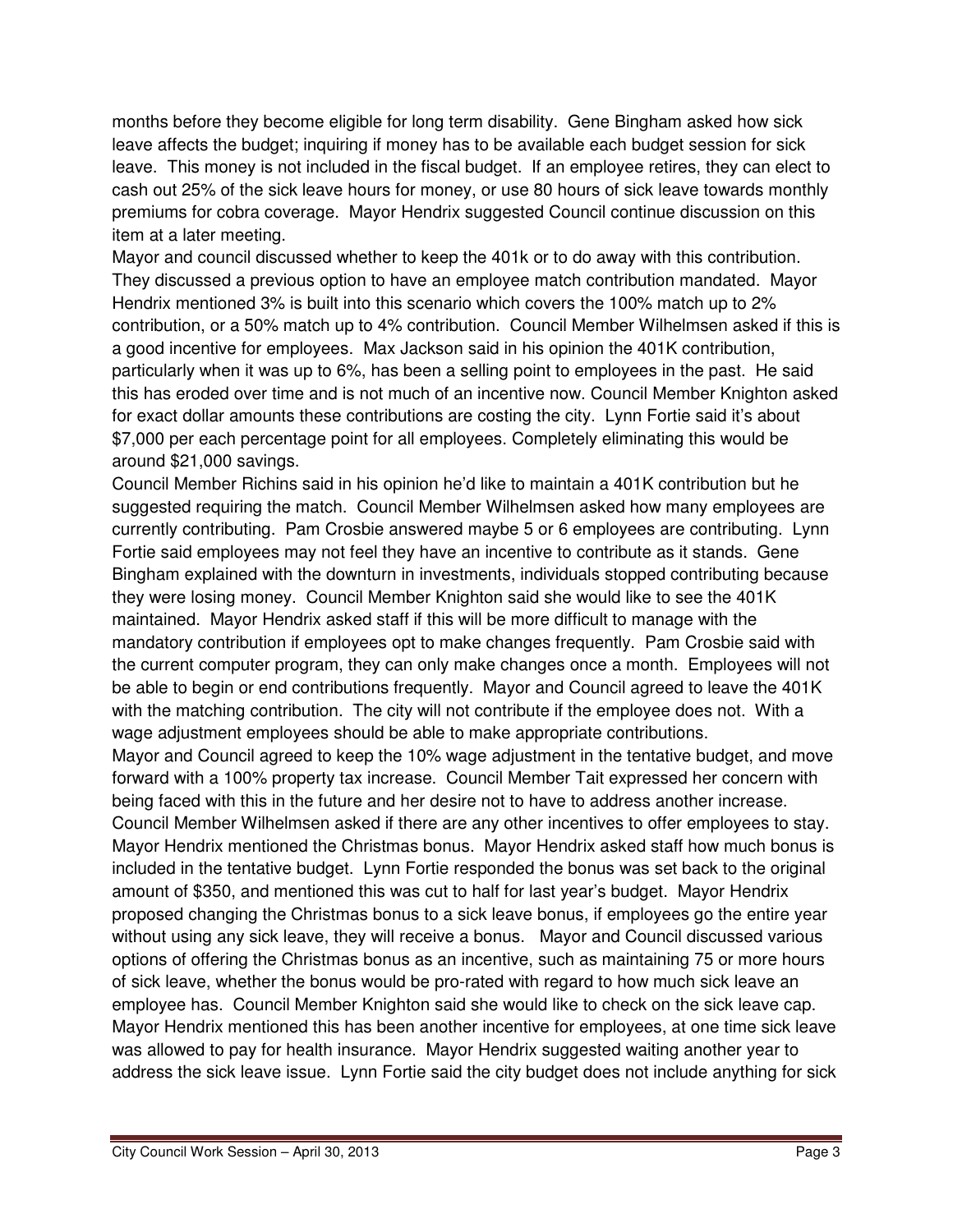leave. The funds are dispersed when sick leave is actually used. Pam Crosbie said sick leave is paid out as their regular wage.

Mayor Hendrix reminded Council the money payout issue they are discussing occurs when an employee retires. Gene Bingham pointed out if an employee retires early; the budget is reduced when another employee is hired. This incentive would reduce payroll if a seasoned employee retires early because they have health insurance options. Similar to the buy-out options other employers have offered in the past.

Lynn Fortie commented if an employee notifies the city they are planning to retire, the city can budget accordingly. There will be a clear picture in place to ensure the funds are available at that time. Pam Crosbie said employees are paid out their vacation and have the option to receive 25% payout of sick leave, or submit sick leave hours towards the premium on cobra coverage when they retire. Mayor Hendrix and Pam Crosbie clarified the policy states it's either a 25% payout or the cobra coverage. Mayor Hendrix said the policy reads 80 hours of sick leave may be applied towards one month premium for health insurance and does not specify the number of months.

Mayor and Council continued discussion on the dollar amount associated with a payout and agreed this varies depending on the employee wage. Mayor Hendrix suggested continuing this discussion at a later meeting.

Mayor and Council discussed how much the property tax increase will equate to for the average homeowner. Council Member Richins said for property owner's to look at the municipal line item and double that figure. Lynn Fortie pointed out the taxable amount is not the total value of the home. Council Member Knighton asked if there is an average price of a home in Harrisville. Mayor and Council speculated it is around \$200,000. They agreed having a real number to relate for residents will help. Council Member Knighton suggested Council take the lead with figuring this number and expressed her concern if residents are left to speculate on their own, often the unknown is blown out of proportion. Council Member Richins said a lot of residents hear there is a 100% increase and assume that includes their entire tax amount. They misunderstand that in reality it is only the specific municipal line item. Council Member Knighton suggested listing the services that are included and covered by municipal taxes. Lynn Fortie reminded Council a full page ad is required when going through truth and taxation. The residents will be fully aware of the proposed increase. Council Member Knighton expressed her concern with having to pay for these expensive ads. Mayor reminded Council of the ad that was run last year, until Council decided against the property tax increase. Mayor Hendrix asked the department heads what their thoughts are regarding this budget discussion. Max Jackson said he felt the residents have been prepared for a property tax increase last budget season, and will be more willing to accept the proposal this year. Gene Bingham informed Council he is close to losing another employee over money. He said the services this employee provides to this city cannot be replaced by just one employee. After a discussion, this employee opted not to leave the city. He made Council aware he has two people in his department that are not being compensated for the job duties they are responsible for. The gap between job duties and responsibilities and the employee wages is large. He knows that employee morale is being affected by this. He feels these two employees are under paid for what they do for the city. There would be no way to replace these employees without paying more for a person to do the same job. Another employee is over the fleet and building